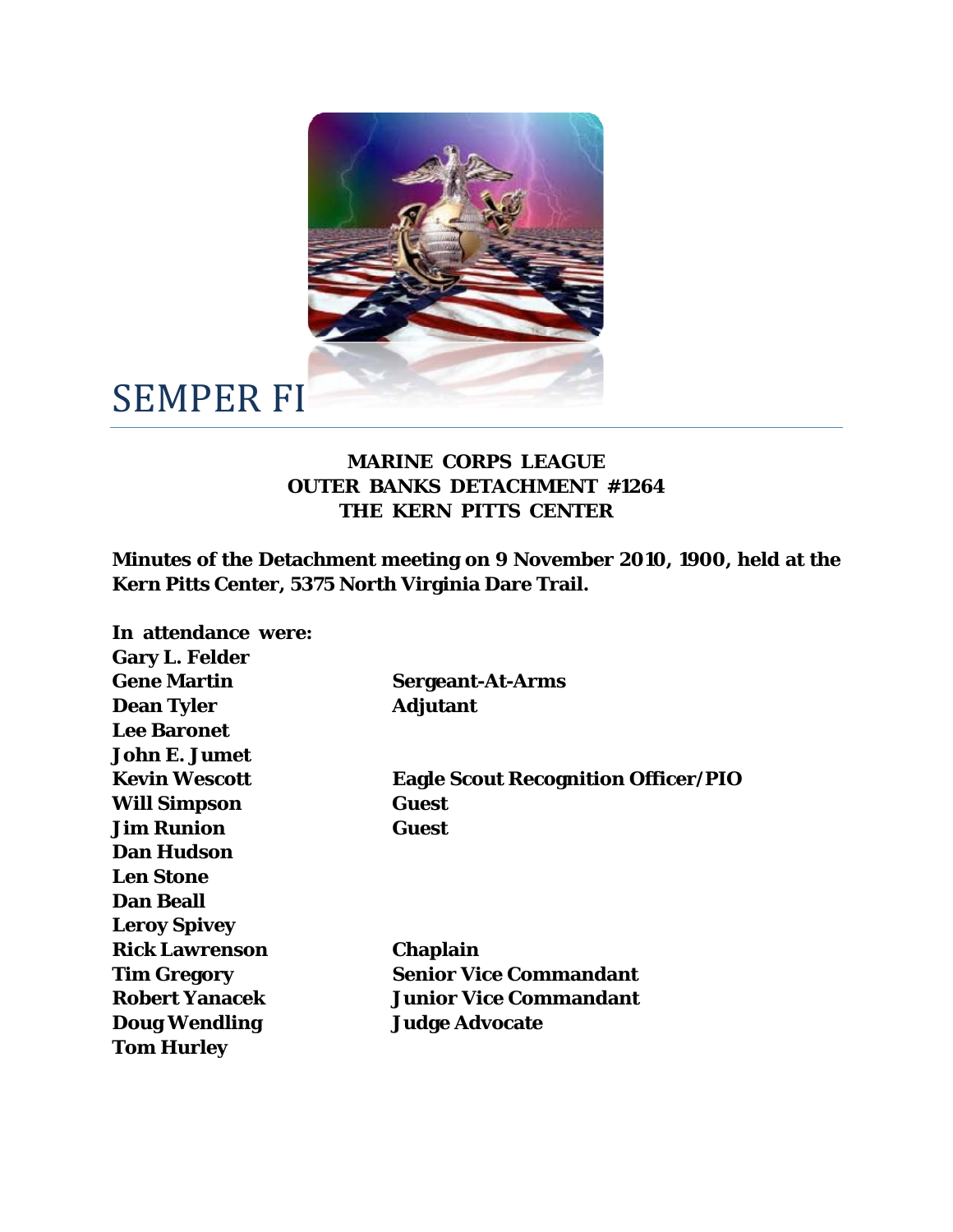**The meeting was opened by Senior Vice Commandant Tim Gregory as Commandant Kelly Chamberlain was not present. Senior Vice Commandant Gregory requested Sergeant-At-Arms Gene Martin to secure the quarters, post the colors and lead Detachment #1264 in the pledge of Allegiance to our United States Flag at 1900.** 

**Senior Vice Commandant Gregory requested Chaplain Rick Lawrenson to lead the Detachment in our opening prayer.** 

**At this time Senior Vice Commandant Gregory requested a report on Old Business starting with Kevin Wescott on the Marine Rose program at the Moving Vietnam Wall at Soundside Park on 16 October 2010. Kevin reports no sales came out of the Rose program there. The Detachment decided the Rose program needs to be put on hold until until January 2011 due to the Toys for Tots program which run from November thru December.** 

**Senior Vice Commandant Gregory requests the financial report from paymaster Robert Messinger. Robert presents the financial report of Outer Banks Detachment #1264 as of the end of October 2010{since we do not publish our financial records on the website, it was emphasized that Detachment #1264 financial reports are open for review by any member upon request.}** 

**Robert reports Toys for Tots start on Saturday 13 November 2010. Robert will send out a list on the e-mail so everyone will be able to sign up for the dates you can work for the Toys for Tots. REMEMBER MEN----WE ARE DOING THIS FOR THE CHILDREN!!!!! SEMPER FI** 

**At this time Senior Vice Commandant Gregory now requests Judge Advocate Doug Wendling to report. Judge Advocate Wendling reports he and Lee Baronet did a financial audit and according to Detachment By-Laws. They report all appears to be fine for Detachment #1264 and the IRS report has been submitted by Paymaster Messinger. Thank You Lee and Doug.** 

**Now the Judge Advocate reports on the candidates who have accepted nominations for 2011-2013 Detachment #1264 Officer Positions:** 

| <b>Commandant</b>             | Dean{Doc}Tyler        |
|-------------------------------|-----------------------|
| <b>Senior Vice Commandant</b> | <b>Robert Yanacek</b> |